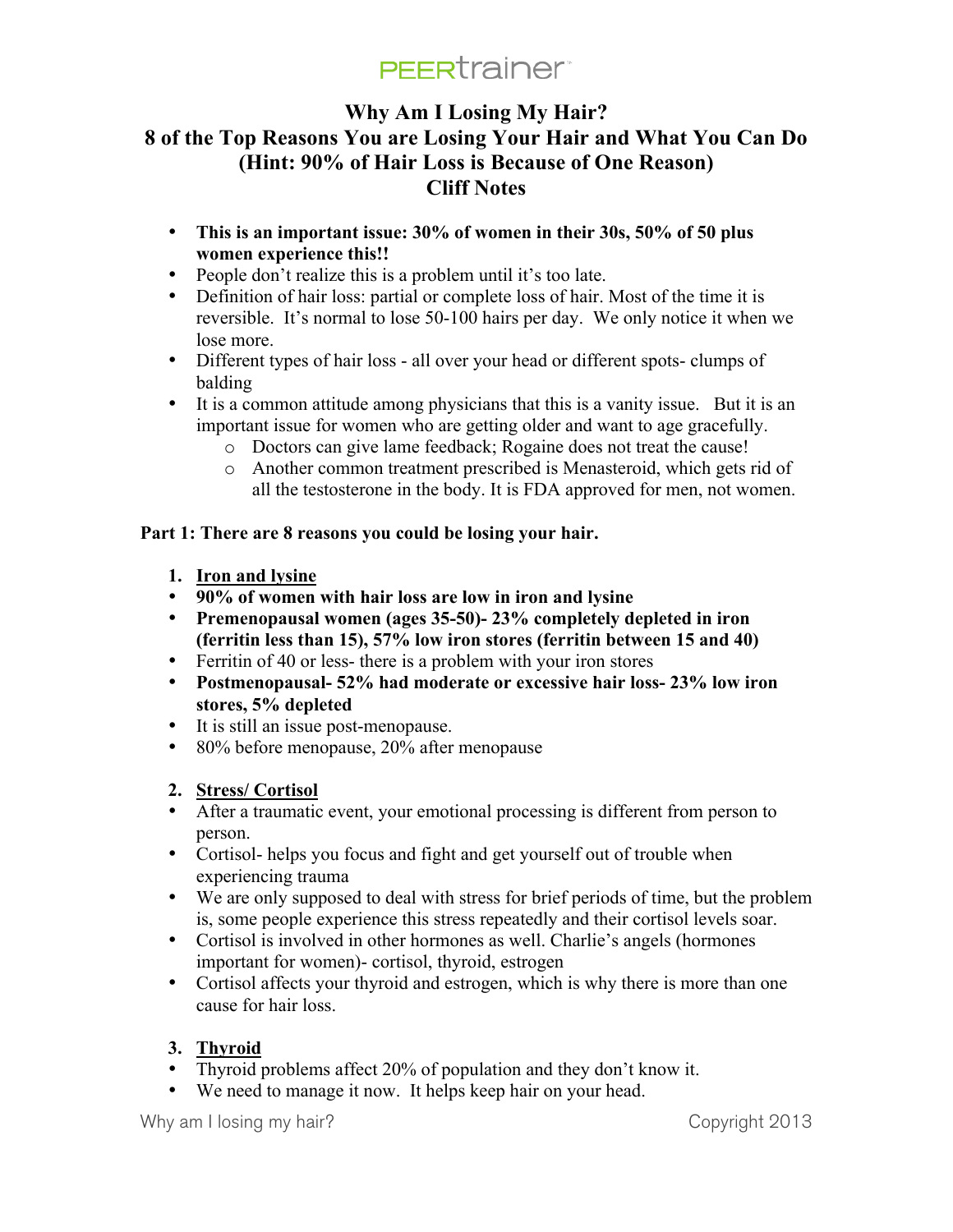- Many symptoms of a problem with your thyroid- weight gain, cold hands and feet, constipation, mood problems, affects hair loss and hair texture (brittle) and dry skin
- The thyroid is responsible for your metabolism. It prioritizes what is most essential- shuts down what is not- i.e. beautiful hair and skin.

### **4. Menopause**

- Menopause is when it has been one year since your last menstrual period. The hormonal changes are dramatic.
- You experience high estrogen then low estrogen.
- Estrogen in balance with testosterone changes, which can cause hair loss and also make you grow hair where you don't want it.
- Related to genetics

### **5. Nutrition**

- How is food plan serving you? Are you getting enough iron and B Vitamins?
- Need to get it from food or a supplement
- There is more iron per ounce in kale than red meat.

### **6. Autoimmune problems**

- Hair loss could be one of the first signs of a problem.
- Also affected by your food choices and exercise and having a sedentary lifestyle
- Alopecia areata- ANA test- increased hair loss
- Other autoimmune diseases that cause hair loss- Grey's disease, lupus, SLE, rheumatoid arthritis, celiac disease and fibromyalgia

## **7. Medications**

- Many medications can cause hair loss
- 1. Telogen effluvium- lose more than 100 hairs per day
	- o Experience hair loss 2-4 months after taking medication. It affects hair in the resting phase.
	- o Examples include birth control, anti-depressants, acne medications, Advil, ibuprofen, thyroid medication, and weight loss drugs.
- 2. Anagen effluvium- affects your hair when it is actively growing
	- o Experience hair loss in the first few days after taking medication.
		- o Examples are chemotherapy medications.
- We are not saying don't take medication. Just look for a natural cure before jumping to a medication.

## **8. Androgens**

- Like hormones, the androgens should not be too high or too low.
- Too high- more common- polycystic ovarian syndrome, loss of head hair
- Too low- loss of head hair, pubic hair

### **Part 2: Is this reversible?**

- Most of the time hair loss is reversible or we can slow down the process.
- Extremely rare for women to lose all their hair

Why am I losing my hair? Copyright 2013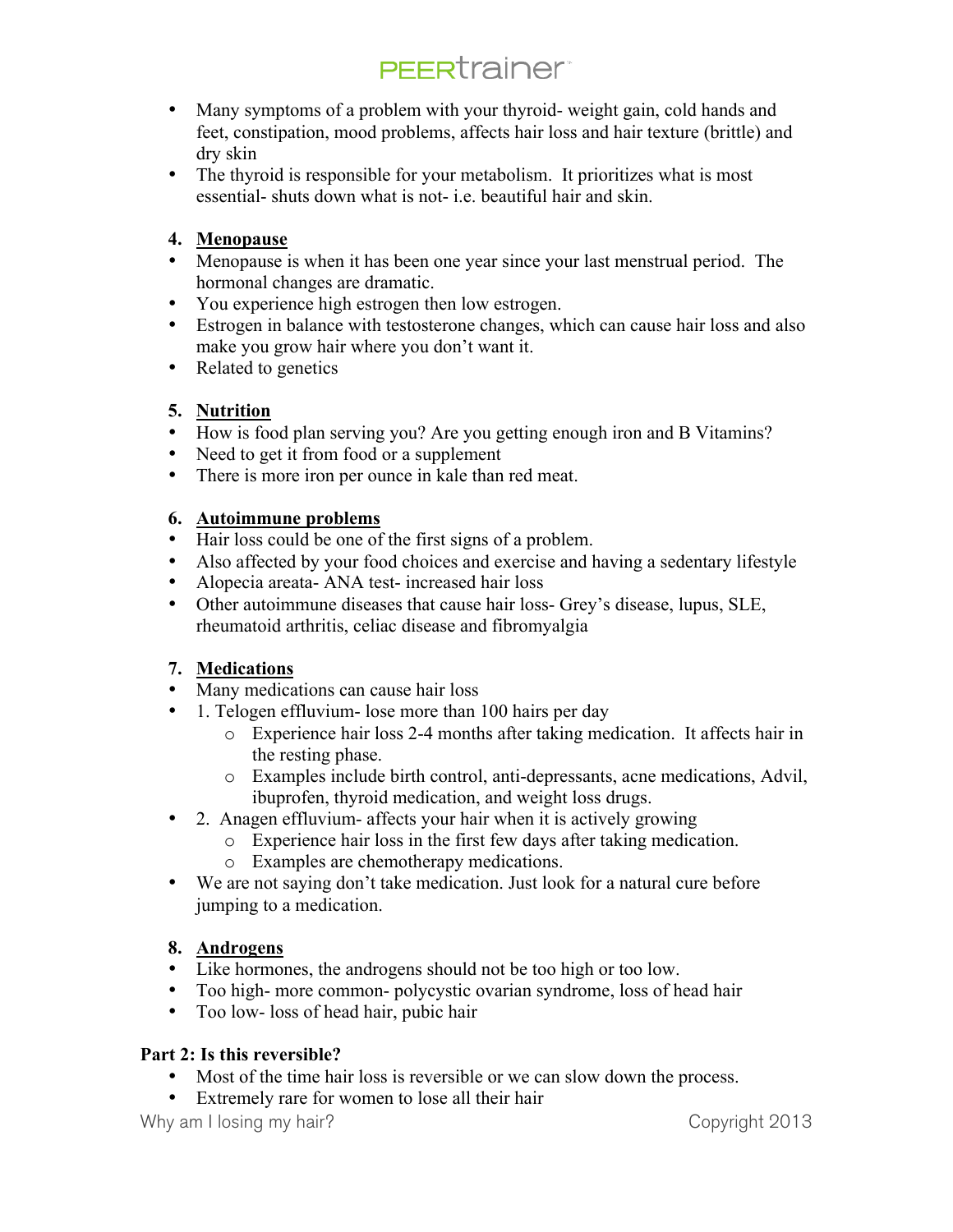- This is different than men. The earlier you take this on, the better.
- **Facial hair and gray hair- reversible?**
- Gray hair is related to stress, heredity, thyroid function and the amount of melanin you have in your hair.
- Causes for gray hair could be that you are low vitamin B12, problems with your thyroid gland, and how you're managing stress.
- Facial hair could be related to polycystic ovarian syndrome or menopause caused by an imbalance of hormones.
- There are natural remedies.

### **Part 3: Fix me now!**

- Labs- things to test- CBC ferritin, thyroid- TSH, cortisol, androgens- testosterone, DHT, ANA etc.
- 80-20 rule: supplements
- 1. Multivitamin
- Liver detox- twice a year
- Thorne detox nutrients packet- 1 month/ twice a year, Thorne daily basics nutrient packet, Integrated Therapeutics- examples- Clinical nutrients for women, clinical nutrients for women 45+, mega multivitamin powder
- Not just one pill- one pill does not fill the gaps
- Fill in mineral gaps
- Detox- good to get rid of toxins- endocrine disrupters
- Reduce exposure and detox
- 2. Iron
- **59% of women experiencing hair loss have low iron and lysine**
- Again, premenopausal (ages 35-50)- 23% completely depleted in iron, 57% low iron stores
- ferritin of 40 or less- problem with iron stores
- Postmenopausal- 52% had moderate or excessive hair loss 23% low iron stores, 5% depleted
- still an issue post-menopause
- 80% before menopause, 20% after menopause
- Ferritin- want to be between 70 and 80
- Iron picolinate- Thorne, Integrative Therapeutics
- 3. L-Lysine-
- amino acids 1 1.5 grams per day
- 4. Biotin
- Vitamin B7, ceratin- supports skin, nails, hair- stabilizes blood sugar
- Hair growth vitamin, spurs hair growth, reduces split ends-
- It is hard to get biotin from food. You need a supplement or you can use a shampoo.
- Dosage ranges 2-10 mgs per day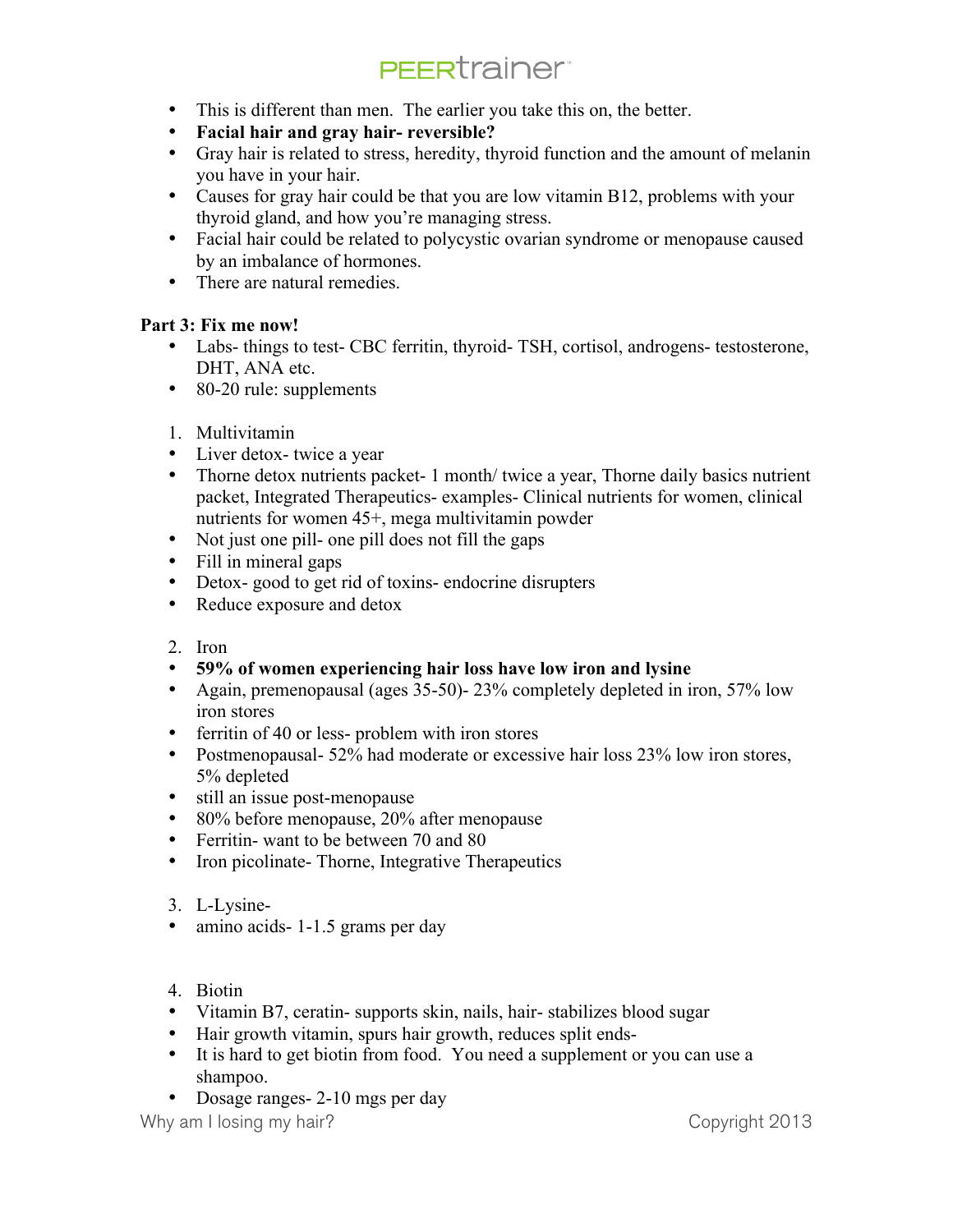- Biotin Forte- Integrated Therapeutics
- If you experience patches of hair loss, you should work with a physician as this tends to be a sign of something more severe.
- If you are biotin deficient, you tend to have more yeast infections.
- 5. Omega 3s
- Fish oils- lower androgen imbalance- which contributes to male pattern baldness or hair loss around temples
- Gottfried protocol
- You want to fill the nutritional gaps with supplements. The goal is balace: not too little, not too much.
- 6. Hormones
- Stability, equilibrium
- There are five important hormones to consider when dealing with hair loss.
	- a. Thyroid b. Cortisol c. Insulin d. Vitamin D e. Androgens
	- a. Stabilize thyroid
		- i. TSH in optimal range- (0.1 to 1.5 or 0.3 to 2.5)- make sure you take multivitamin
		- ii. Autoimmune Thyroiditis- when your immune system attacks your thyroid, which increases hair loss.
		- iii. It is important to manage stress properly.
	- b. Cortisol
		- i. Main stress hormone- glucocorticoids
		- ii. Many ways to manage it- yoga, mindfulness
		- iii. HeartMath provides a device that records your response to stress. It detects your heart rate and provides external accountability.
	- c. Insulin
		- i. Fat storing hormone
		- ii. If you have a fasting glucose of 87 or higher you have insulin resistance.
		- iii. Glucose intolerance test- fasting insulin should be less than 7
		- iv. Hemoglobin A1Z- tells you what is happening with glucose over the past three months- optimal range is less than 5
	- d. Vitamin D
		- i. Involved in brain function, thyroid hormone production, thyroid function
		- ii. Dosage between 75 and 90- toxic >150
	- e. Testosterone
		- i. Low glycemic index food plan
		- ii. Glycemic Index- ranking of carbohydrates 0-100- extent to which they raise your blood sugar- the higher the GI, the faster you digest it
		- iii. Ideally, you want to have lower GI foods.
		- iv. Eating lower GI foods lowers your androgens.